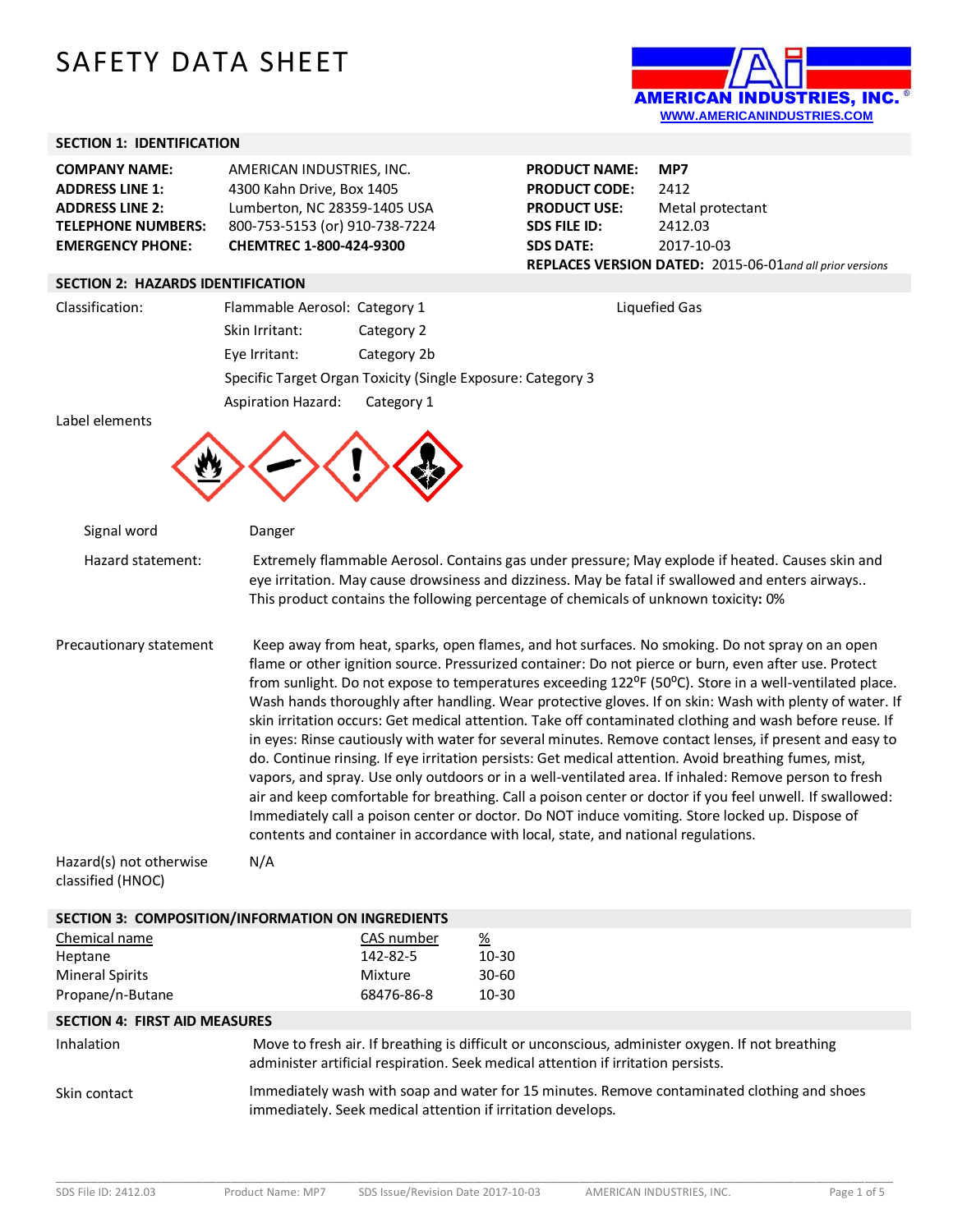| Eye contact                                   | Immediately flush with water for 15 - 20 minutes while holding eyelids open. Seek medical attention if<br>irritation persists.                                                                                                                              |
|-----------------------------------------------|-------------------------------------------------------------------------------------------------------------------------------------------------------------------------------------------------------------------------------------------------------------|
| Ingestion                                     | If swallowed: Rinse mouth. Do NOT induce vomiting. Get medical advice or attention.                                                                                                                                                                         |
| Acute health hazards                          | Eyes: redness, tearing, blurred vision.<br>Skin: defatting and dermatitis.<br>Inhalation: anesthetic, irritation, central nervous system depression.<br>Oral: abdominal irritation, nausea, vomiting, diarrhea, aspiration risk.                            |
| Chronic health hazards                        | None known.                                                                                                                                                                                                                                                 |
| Note to physician                             | If ingested, material may be aspirated into the lungs and cause chemical pneumonitis. Treat<br>appropriately.                                                                                                                                               |
| <b>SECTION 5: FIRE-FIGHTING MEASURES</b>      |                                                                                                                                                                                                                                                             |
| Suitable extinguishing<br>media               | Dry chemical, alcohol foam or carbon dioxide.                                                                                                                                                                                                               |
| Unsuitable extinguishing<br>media             | Water spray/stream.                                                                                                                                                                                                                                         |
| Special firefighting<br>procedures            | Wear NIOSH approved Self Contained Breathing Apparatus with a full face piece operated in a positive<br>pressure demand mode with full body protective clothing when fighting fires. Use water spray only to<br>cool exposed containers                     |
| Unusual fire and explosion<br>hazards         | Keep away from sparks, open flames, and hot surfaces. No smoking. Do not spray on an open flame or<br>other ignition source.                                                                                                                                |
| Hazardous combustion<br>products              | N/A                                                                                                                                                                                                                                                         |
| <b>SECTION 6: ACCIDENTAL RELEASE MEASURES</b> |                                                                                                                                                                                                                                                             |
| Personal protective<br>equipment              | Refer to section VIII for proper Personal Protective Equipment.                                                                                                                                                                                             |
| Spill                                         | Remove any source of ignition. Use non-sparking tools and equipment. Use absorbent on spill sweep<br>to clean. Dispose in accordance with local, state and federal laws. Small releases may be wiped up with<br>wiping material.                            |
| Waste disposal                                | Dispose of in accordance with local, State and Federal regulations. Do not dump in sewers. Use sand or<br>other noncombustible absorbent material to clean up spill and place in container for later disposal.<br>Containers may contain hazardous residue. |
| <b>RCRA Status</b>                            | Liquid could be classified as D001, under RCRA, however product should be fully characterized prior to<br>disposal (40 CFR 261).                                                                                                                            |
| <b>SECTION 7: HANDLING AND STORAGE</b>        |                                                                                                                                                                                                                                                             |
| Precautions for safe<br>handling              | Pressurized container. Do not pierce or burn, even after use. Protect from sunlight. Do not expose to<br>temperatures exceeding 50°C/122°F. Store locked up.                                                                                                |
| Other precautions                             | Flammable vapors may collect in low lying areas.                                                                                                                                                                                                            |
| Incompatibility                               | Certain plastics.                                                                                                                                                                                                                                           |

# **SECTION 8: EXPOSURE CONTROLS/PERSONAL PROTECTION**

| Hazardous Component                 | OSHA PEL                                        | ACGIH TLV  |
|-------------------------------------|-------------------------------------------------|------------|
| Heptane                             | 500 ppm                                         | 400 ppm    |
| <b>Mineral Spirits</b>              | 500 ppm                                         | $100$ ppm  |
| Propane/n-Butane                    | $1000$ ppm                                      | $1000$ ppm |
| Engineering<br>controls/Ventilation | Use only outdoors or in a well-ventilated area. |            |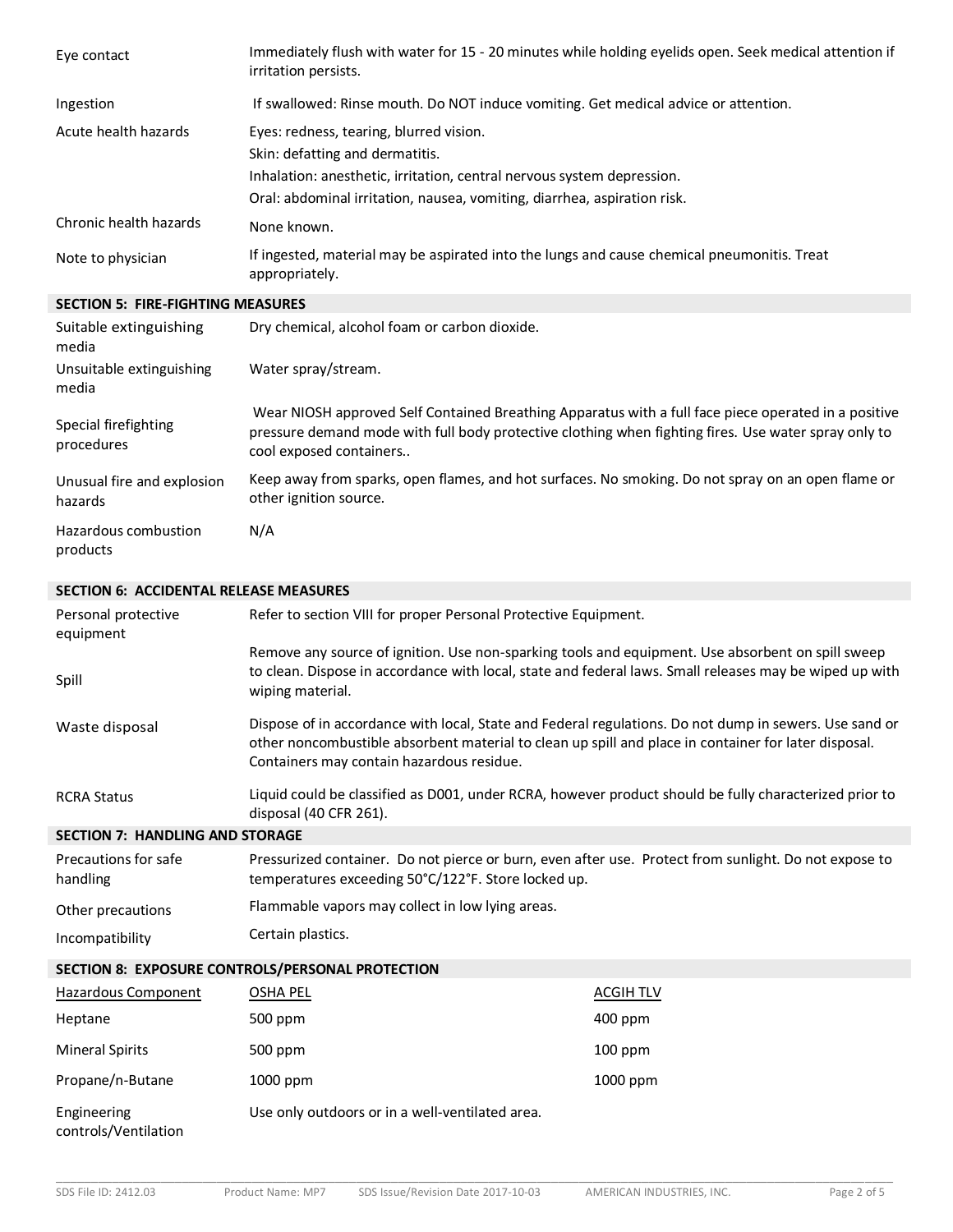| Respiratory protection                             | Wear NIOSH/MSHA approved organic vapor respiratory protection if used in confined, poorly<br>ventilated areas.                                                                                          |            |
|----------------------------------------------------|---------------------------------------------------------------------------------------------------------------------------------------------------------------------------------------------------------|------------|
| Personal protective<br>equipment                   | Safety glasses and chemical resistant gloves.                                                                                                                                                           |            |
| <b>Additional Measures</b>                         | Wash hands thoroughly after handling.                                                                                                                                                                   |            |
| <b>SECTION 9: PHYSICAL AND CHEMICAL PROPERTIES</b> |                                                                                                                                                                                                         |            |
| Appearance                                         | Hazy, dark brown spray.                                                                                                                                                                                 |            |
| Odor<br>Odor threshold                             | Hydrocarbon odor.<br>N/D                                                                                                                                                                                |            |
| <b>Boiling point</b>                               | N/D                                                                                                                                                                                                     |            |
| <b>Freezing Point</b>                              | N/D                                                                                                                                                                                                     |            |
| Flammability                                       | <b>Extremely Flammable Aerosol</b>                                                                                                                                                                      |            |
| Flash point                                        | N/D                                                                                                                                                                                                     |            |
| Auto-ignition temperature                          | N/D                                                                                                                                                                                                     |            |
| Upper/lower flammability<br>limits                 | Lower: N/D                                                                                                                                                                                              | Upper: N/D |
| Vapor Pressure (mmHg)                              | 124                                                                                                                                                                                                     |            |
| Vapor density (Air = $1$ )                         | $>2$                                                                                                                                                                                                    |            |
| <b>Evaporation Rate</b>                            | 5                                                                                                                                                                                                       |            |
| Specific Gravity (H20=1)                           | 0.805                                                                                                                                                                                                   |            |
| pH                                                 | N/A                                                                                                                                                                                                     |            |
| Solids (%)                                         | N/D                                                                                                                                                                                                     |            |
| Solubility in Water                                | 0%                                                                                                                                                                                                      |            |
| Partition Coefficient:n-<br>Octanol/water (Kow)    | N/D                                                                                                                                                                                                     |            |
| Volatility including water<br>$(\%)$               | 77%                                                                                                                                                                                                     |            |
| <b>VOC</b>                                         | 77%                                                                                                                                                                                                     |            |
| Dielectric Strength (Volts)                        | N/D                                                                                                                                                                                                     |            |
| Decomposition<br>Temperature                       | N/D                                                                                                                                                                                                     |            |
| Viscosity                                          | N/D                                                                                                                                                                                                     |            |
| SECTION 10: STABILITY AND REACTIVITY               |                                                                                                                                                                                                         |            |
| Reactivity                                         | None known.                                                                                                                                                                                             |            |
| Chemical stability                                 | Stable.                                                                                                                                                                                                 |            |
| Conditions to avoid                                | Temperatures greater than 122°F (50°C) may cause bursting                                                                                                                                               |            |
| Incompatibility                                    | Certain plastics.                                                                                                                                                                                       |            |
| Hazardous decomposition<br>products                | None known.                                                                                                                                                                                             |            |
| Possible hazardous<br>reactions                    | None known.                                                                                                                                                                                             |            |
| SECTION 11: TOXICOLOGICAL INFORMATION              |                                                                                                                                                                                                         |            |
| <b>Toxicological information</b>                   | Mineral Spirits - 8052-41-3: Draize test, rabbit, eye: 500 mg/24H Moderate. Heptane - 142-82-5: Oral<br>LD 50 Rat: 15,000 mg/kg; Inhalation LC 50 Rat: 103 g/m3, 4 h; Dermal LD 50 Rabbit: 2,000 mg/kg. |            |
| Routes of Entry                                    | Eyes, Ingestion, Inhalation, Skin.                                                                                                                                                                      |            |
| Ingestion                                          | May cause gastrointestinal irritation, nausea, diarrhea, vomiting, abdominal cramps.                                                                                                                    |            |
|                                                    |                                                                                                                                                                                                         |            |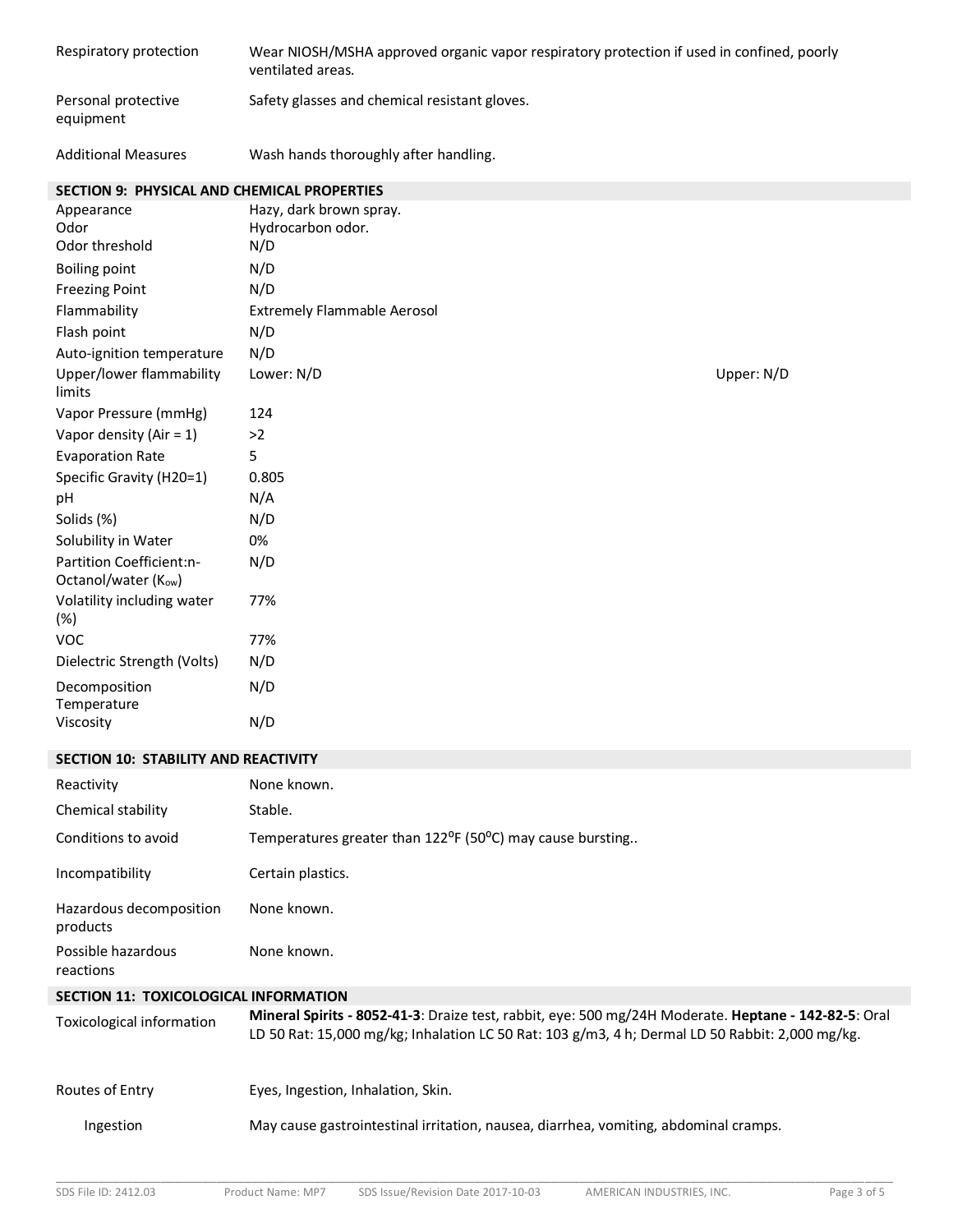| Inhalation                             | May cause irritation to the respiratory tract, nausea, vomiting.                                                                                                                                                                 |
|----------------------------------------|----------------------------------------------------------------------------------------------------------------------------------------------------------------------------------------------------------------------------------|
| Skin contact                           | May cause mild irritation, localized defatting, prolonged contact may cause allergic reaction in some<br>individuals.                                                                                                            |
| Eye contact                            | Causes irritation, burning, redness, tearing.                                                                                                                                                                                    |
| <b>Medical condition</b><br>aggravated | Pre-exisiting disorders of skin, lung, and heart.                                                                                                                                                                                |
| Acute health hazards                   | Eyes: redness, tearing, blurred vision.<br>Skin: defatting and dermatitis.<br>Inhalation: anesthetic, irritation, Central Nervous System depression.<br>Oral: abdominal irritation, nausea, vomiting, diarrhea, aspiration risk. |
| Chronic health hazards                 | None known.                                                                                                                                                                                                                      |
| Carcinogenicity                        | This product is not considered to be a carcinogen by IARC, ACGIH, NTP, or OSHA.                                                                                                                                                  |

#### **SECTION 12: ECOLOGICAL INFORMATION**

| <b>Ecological information</b> | Not established.                               |
|-------------------------------|------------------------------------------------|
| Biodegradability              | This product is biodegradable.                 |
| Bioaccumulation               | This product is not expected to bioaccumulate. |
| Mobility in soil              | This product is mobile in soil.                |
| Other ecological hazards      | This material is toxic to aquatic life.        |

#### **SECTION 13: DISPOSAL CONSIDERATIONS**

| Waste disposal | Dispose of in accordance with federal, state, and local regulations. Do not dump in sewers. Use sand or other<br>noncombustible absorbent material to clean up spill and place in container for later disposal.<br>Containers may contain hazardous residue. |
|----------------|--------------------------------------------------------------------------------------------------------------------------------------------------------------------------------------------------------------------------------------------------------------|
| RCRA Status    | Liquid could be classified as D001, under RCRA, however product should be fully characterized prior to<br>disposal (40 CFR 261).                                                                                                                             |

## **SECTION 14: TRANSPORT INFORMATION**

DOT

| UN number                  | Aerosols, Ltd. Qty |
|----------------------------|--------------------|
| UN proper shipping name    | 1950               |
| Transport hazard class(es) | 2.1                |
| Packing group              | N/A                |

This product meets the exception requirements of section 173.306 as a limited quantity and may be shipped as a limited quantity. Until 12/31/2020, the "Consumer Commodity - ORM-D" marking may still be used in place of the new limited quantity diamond mark for packages of UN 1950 Aerosols. Limited quantities require the limited quantity diamond mark on cartons after 12/31/20 and may be used now in place of the "Consumer Commodity ORM-D" marking and both may be displayed concurrently.

#### **SECTION 15: REGULATORY INFORMATION**

TSCA Status: All chemicals are listed or exempt.

CERCLA (Comprehensive response compensation, and liability act): None.

SARA 311/312 Hazardous categories: Fire hazard.

SARA 313 reportable ingredients: None.

State Regulations: California Proposition 65: None

International inventories The components of this product are listed on the chemical inventories of the following countries: Australia, Canada, China, Europe (EINECS), Japan, Korea, Philippines.

.